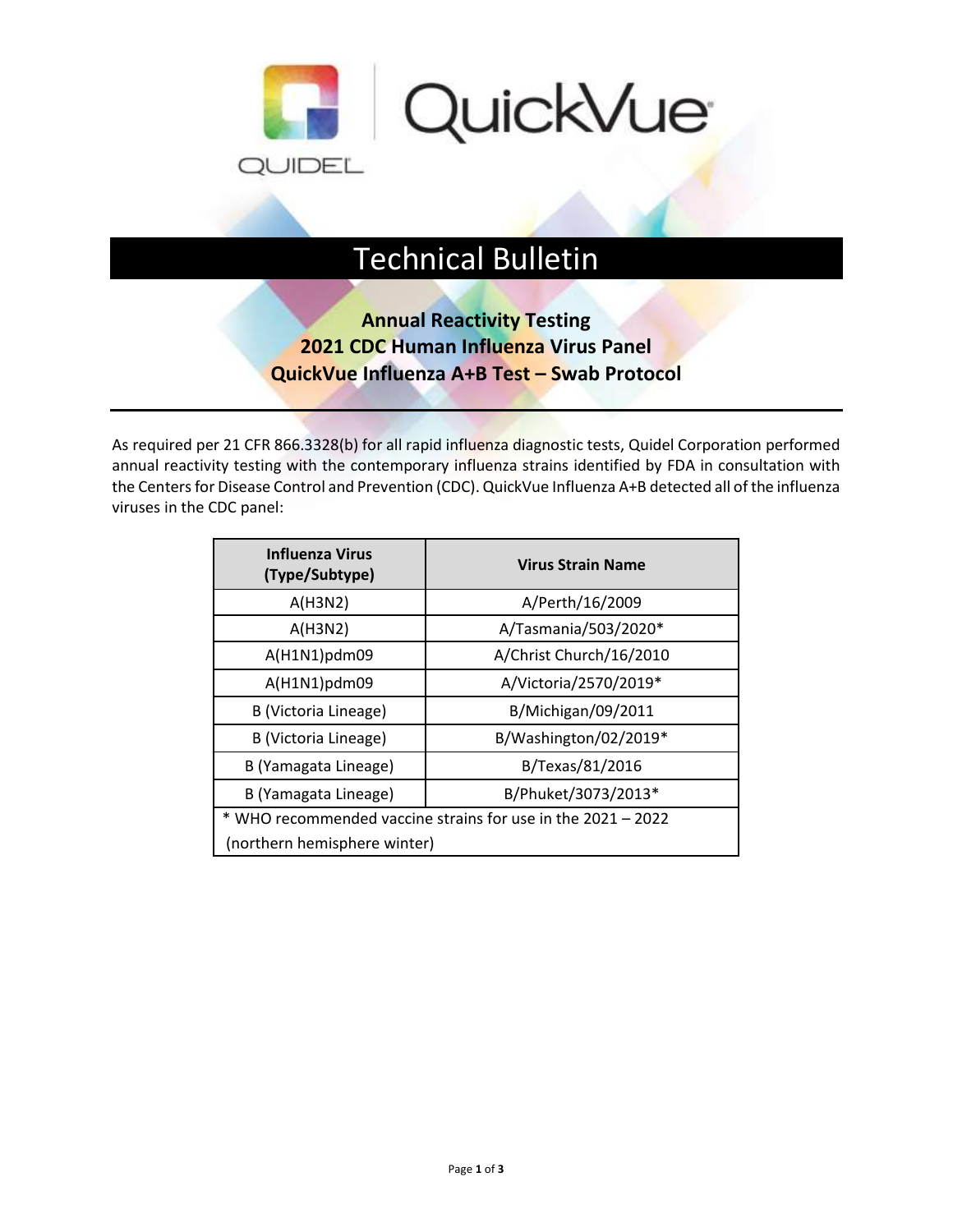All strains were obtained from the CDC and tested per the **swab** protocol recommended by the CDC. Test results generated for each influenza strain are listed below:

| <b>Influenza Virus</b><br>(Type/Subtype) | <b>Virus Strain Name</b>    | <b>Stock</b><br>Concentration | Virus Serial Dilution Concentration (EID <sub>50</sub> /mL) and<br>Number of Positive Results at Each Dilution (N=5) |                     |                     |                       |                       |                       |                        |
|------------------------------------------|-----------------------------|-------------------------------|----------------------------------------------------------------------------------------------------------------------|---------------------|---------------------|-----------------------|-----------------------|-----------------------|------------------------|
| A(H3N2)                                  | A/Perth/16/2009             | $10^{8.3}$<br>EID50/mL        | $2 \times 10^{7.3}$                                                                                                  | $4 \times 10^{6.3}$ | $8 \times 10^{5.3}$ | $1.6 \times 10^{5.3}$ | $3.2 \times 10^{4.3}$ | $6.4 \times 10^{3.3}$ | $1.28 \times 10^{3.3}$ |
|                                          |                             | # detected                    | 5/5                                                                                                                  | 5/5                 | 5/5                 | 5/5                   | 0/5                   | 0/5                   | <b>NA</b>              |
| A(H3N2)                                  | A/Tasmania/503/2020         | $10^{8.5}$<br>EID50/mL        | $2 \times 10^{7.5}$                                                                                                  | $4 \times 10^{6.5}$ | $8 \times 10^{5.5}$ | $1.6 \times 10^{5.5}$ | $3.2 \times 10^{4.5}$ | $6.4 \times 10^{3.5}$ | $1.28 \times 10^{3.5}$ |
|                                          |                             | # detected                    | 5/5                                                                                                                  | 5/5                 | 5/5                 | 0/5                   | 0/5                   | <b>NA</b>             | <b>NA</b>              |
| A(H1N1)pdm09                             | A/Christ Church/16/<br>2010 | $10^{9.2}$<br>EID50/mL        | $2 \times 10^{8.2}$                                                                                                  | $4 \times 10^{7.2}$ | $8 \times 10^{6.2}$ | $1.6 \times 10^{6.2}$ | $3.2 \times 10^{5.2}$ | $6.4 \times 10^{4.2}$ | $1.28 \times 10^{4.2}$ |
|                                          |                             | # detected                    | 5/5                                                                                                                  | 5/5                 | 5/5                 | 5/5                   | 5/5                   | 0/5                   | 0/5                    |
| A(H1N1)pdm09                             | A/Victoria/2570/2019        | $10^{8.2}$<br>EID50/mL        | $2 \times 10^{7.2}$                                                                                                  | $4 \times 10^{6.2}$ | $8 \times 10^{5.2}$ | $1.6 \times 10^{5.2}$ | $3.2 \times 10^{4.2}$ | $6.4 \times 10^{3.2}$ | $1.28 \times 10^{3.2}$ |
|                                          |                             | # detected                    | 5/5                                                                                                                  | 5/5                 | 5/5                 | 0/5                   | 0/5                   | <b>NA</b>             | <b>NA</b>              |
| <b>B</b> (Victoria<br>Lineage)           | B/Michigan/09/2011          | $10^{6.9}$<br>EID50/mL        | $2 \times 10^{5.9}$                                                                                                  | $4 \times 10^{4.9}$ | $8 \times 10^{3.9}$ | $1.6 \times 10^{3.9}$ | $3.2 \times 10^{2.9}$ | $6.4 \times 10^{1.9}$ | $1.28 \times 10^{0.9}$ |
|                                          |                             | # detected                    | 5/5                                                                                                                  | 5/5                 | 2/5                 | 0/5                   | 0/5                   | <b>NA</b>             | <b>NA</b>              |
| B (Yamagata<br>Lineage)                  | B/Washington/02/2019        | $10^{9.3}$<br>EID50/mL        | $2 \times 10^{8.3}$                                                                                                  | $4 \times 10^{7.3}$ | $8 \times 10^{6.3}$ | $1.6 \times 10^{6.3}$ | $3.2 \times 10^{5.3}$ | $6.4 \times 10^{4.3}$ | $1.28 \times 10^{4.3}$ |
|                                          |                             | # detected                    | 5/5                                                                                                                  | 5/5                 | 2/5                 | 0/5                   | 0/5                   | <b>NA</b>             | <b>NA</b>              |
| <b>B</b> (Victoria<br>Lineage)           | B/Texas/81/2016             | $10^{8.1}$<br>EID50/mL        | $2 \times 10^{7.1}$                                                                                                  | $4 \times 10^{6.1}$ | $8 \times 10^{5.1}$ | $1.6 \times 10^{5.1}$ | $3.2 \times 10^{4.1}$ | $6.4 \times 10^{3.1}$ | $1.28 \times 10^{3.1}$ |
|                                          |                             | # detected                    | 5/5                                                                                                                  | 5/5                 | 5/5                 | 0/5                   | 0/5                   | <b>NA</b>             | <b>NA</b>              |
| B (Yamagata<br>Lineage)                  | B/Phuket/3073/2013          | $10^{9.9}$<br>EID50/mL        | $2 \times 10^{8.9}$                                                                                                  | $4 \times 10^{7.9}$ | $8 \times 10^{6.9}$ | $1.6 \times 10^{6.9}$ | $3.2 \times 10^{5.9}$ | $6.4 \times 10^{4.9}$ | $1.28 \times 10^{4.9}$ |
|                                          |                             | # detected                    | 5/5                                                                                                                  | 5/5                 | 5/5                 | 0/5                   | 0/5                   | <b>NA</b>             | <b>NA</b>              |

If you have any questions regarding the use of this product or to report a problem, please contact Quidel Technical Support at 1.800.874.1517 (in the U.S.) or [technicalsupport@quidel.com.](mailto:technicalsupport@quidel.com) If outside the U.S., further information can be obtained from your distributor, or directly from Quidel at one of the numbers listed below. Reference **quidel.com** to see more options for Support.

| Country                                    | Phone                     | <b>E-Mail Address</b>            |  |  |  |
|--------------------------------------------|---------------------------|----------------------------------|--|--|--|
| Europe, Middle East and Africa             | +353 (91) 412 474 (main)  | emeatechnicalsupport@quidel.com  |  |  |  |
|                                            | 0 1800 200441 (toll free) |                                  |  |  |  |
| Austria                                    | +43 316 231239            |                                  |  |  |  |
| Belgium                                    | +32 (2) 793 0180          |                                  |  |  |  |
| France                                     | 0 (805) 371674            |                                  |  |  |  |
| Germany                                    | +49 (0) 7154 1593912      |                                  |  |  |  |
| <b>Netherlands</b>                         | 0 800 0224198             |                                  |  |  |  |
| Switzerland                                | 0 800 554864              |                                  |  |  |  |
| United Kingdom                             | 08003688248               |                                  |  |  |  |
| Ireland                                    | +353 (91) 412 474         |                                  |  |  |  |
| Italy                                      | +39 (800) 620 549         |                                  |  |  |  |
| North America, Asia-Pacific, Latin America | 858.552.1100              | technicalsupport@quidel.com      |  |  |  |
|                                            | 437.266.1704 (main)       |                                  |  |  |  |
| Canada                                     | 888.415.8764 (toll free)  | technicalsupport@quidel.com      |  |  |  |
| China                                      | 0400 920 9366 or          |                                  |  |  |  |
|                                            | +86 021 3217 8300         | chinatechnicalservice@quidel.com |  |  |  |